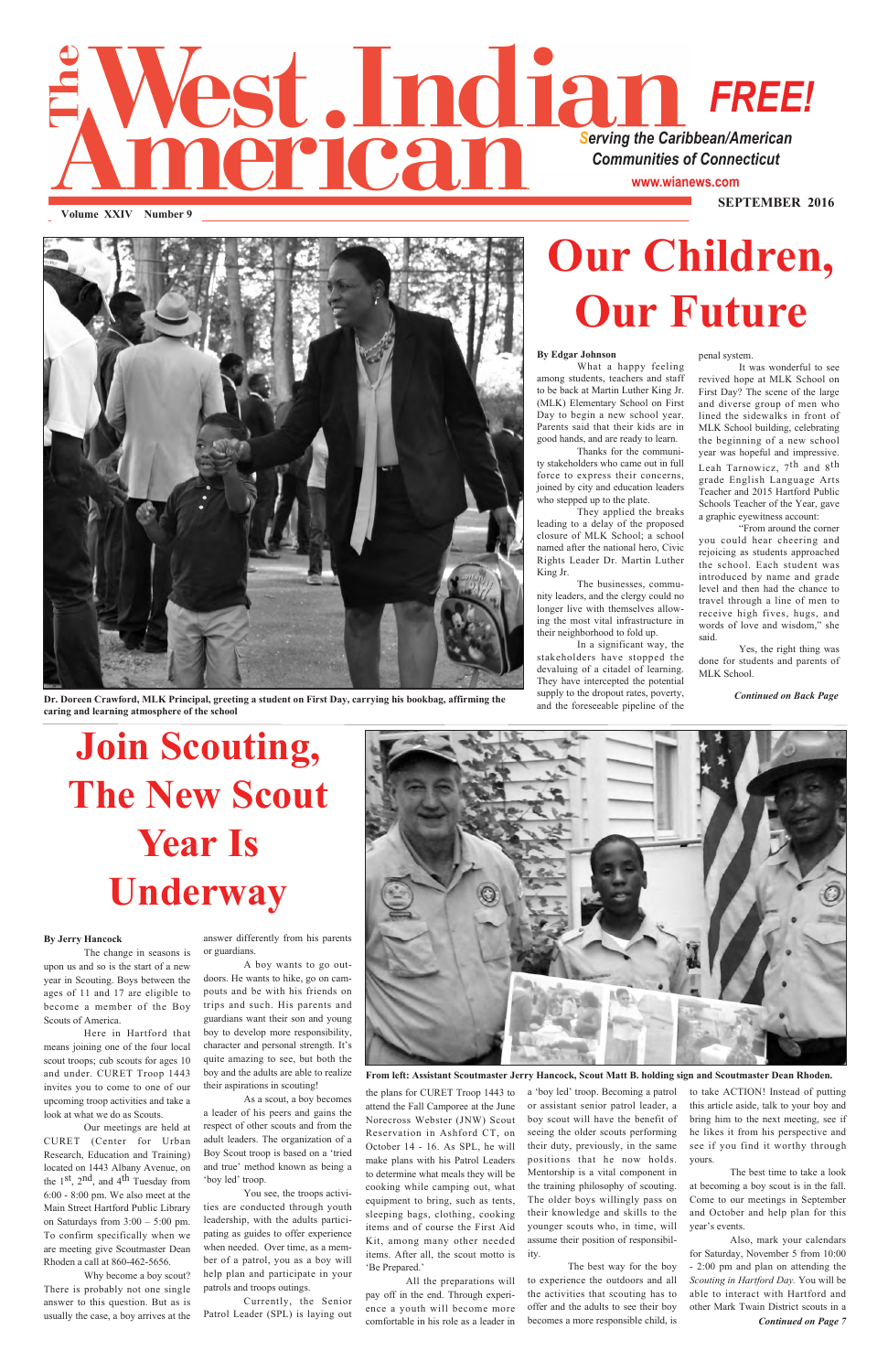### **We Are Here To Serve You**

*THE WEST INDIAN AMERICAN* is published on the second Thursday of each month, except the special holiday editions during the months of December and

January. Although efforts are made to ensure accurate and discriminating judgment, the opinion or statements of fact are the responsibility of contributors and columnists and not necessarily those of the editorial team or publisher. **ADVERTISING:** Place your ad by calling: (860) 293-1118; or mail to: *The West Indian American*, P.O. Box 320536, c/o 1443 Albany Ave.1st Flr., Hartford, CT 06132. **Email: ads@wianews.com. Classified Deadline:** Monday before publication. **Executive PUBLISHER/EDITOR,** Edgar Johnson, Ph.D.; **Associate Editors,** Stanford Walker; Carol Johnson, Ed.D; Contributing writers/reporters, George Scott, Vjange Hazle, Atty. Daniel Marcus, Joette Johnson, James Z. Daniels, Atty. Syd Schulman, Christopher Service, Lenworth Ellis, M.D.,MPH, Gretchen Johnson, Mark Dawes, Thomas Aldridge, Ph.D, Laurice Howell,MS, MPH, RDN, LD. **Advertising/Circulation**, Ed Griffith, Marion Welch/Don Peterkin.

**PRESS RELEASES:** All submissions must be **Emailed to: info@***wianews.com* **by the 25th of the month preceding publication**. **We do not accept press releases by fax only by email:** Direct all correspondence, letter to the editor, editorial via Email or mail to: *WIA*, **P.O. Box 320536, 1443 Albany Ave., Hartford, CT 06132**. Please include your name, address and telephone number for verification. The *WIA* will not be liable for inadvertent failure to publish an ad, typographical errors, or errors in publication except to the extent of the cost of the space in which the actual error appears in its first insertion. When this occurs, the WIA will reprint only the correction under "corrections." Clients who request the repeat run of the ad info with the correction under "corrections" in the next publication, must inform the *WIA* at least 10 days before the next publication. The client who wishes the entire ad to re-run with the "corrections" within the display ad must pay for the new ad. Otherwise, all corrections will be put under "Corrections.". The publisher reserves the right to refuse at discretion, and to alter advertising copy or graphics deemed unacceptable for publication. Publication of advertising contained herein does not necessarily constitute an endorsement. Opinions expressed in columns are not necessarily the opinion of the publisher. The entire contents of the *WIA* arecopyright ® 2016 by The publisher. No portion may be reproduced in whole or in part by any means without the specific written permission, of the publisher. All rights reserved.

Yet, still, we fall short in preparing our students for the work force. The disparity between towns is evident on state standardized tests. Schools with higher minority populations generally perform poorly and have a greater below-proficient rate than schools with higher majority and middle-class students

Since the state is responsible for providing a test that measures student performance then the state must provide the same curricula and materials for each town.

How can we use the same measurement when we have not prepared students in the same manner? So, again our state is failing our students.

Our nation is unlikely to remain a world leader without a better-educated workforce. More and more jobs require high-level skills that involve critical thinking, problemsolving, communicating ideas to others, and collaborating effectively.

Many of these jobs build on skills developed through high-quality science, mathematics, and technology education.

Our state uses NCLB as the reason for standardized testing; but these tests do not measure skills required for the 21st century.

If our politicians, school leaders, teachers are not prepared for modern demands, then how can they prepare our students?

If our government is negligent in setting relevant standards for educational reform, then even our best students will not be ready for the modern global economy.

We must change our professional practice in order to meet these demands. We can no longer blame the federal government for not preparing our students for the 21st century global economy.

The federal government may provide the funds and demand regular assessment; however, it is the state that develops both the academic standards and assessments for our students.

I believe that the state must provide curricula and assessments for the skills essential for modern demands, prepare teachers to teach these skills, and constantly evaluate and update its programs.

If our government is negligent in setting relevant standards for educational reform, then even our best students will not be ready for the modern global economy.

By law, the state of Connecticut must provide all students with equal educational opportunities. At the same time, each district or town is allowed to provide their own curricula, their own salary scale, and their own textbooks.

Towns with better socioeconomy can provide the best resources and accommodation for their students and attract highly qualified teachers.

Keep in mind that NCLB requires each state to hire *highly qualified* teachers based on state standards of *highly qualified*.

#### **By Grace Wright**

Reflecting on educational research, trends and books written on the topic, the direction and practices of education in the 21st century, and observing in particular several public school classrooms, I have come to the conclusion that our nation is moving too slowly in preparing our children for the modern global economy. We have a lot of work to do,

At any level—federal, state, local—politicians try to convince the masses that they are doing a good job of closing our national achievement gap while they fail to recognize a global achievement gap in education.

I believe that the federal government is more reactive rather than proactive. For instance, the *No Child Left Behind Act of 2001* (NCLB) is a reaction of the federal government to the poor result of our educational system. School leaders find themselves between a rock and a hard place as they try to implement changes mandated by the state and the federal government.

In order to receive federal funding, each state must develop a set of standards and assessments in basic skills as instructed by the NCLB law. These yearly assessments are used to determine whether schools are achieving state standards

> *Learn to READ, SPELL, WRITE well!*



*And Sharpen Math skills!*

*Instruction is free!*

#### *Register now for fall semester.*

### **CURET CARIBBEAN RESOURCE CENTER Call for more info: (860) 247-0123**

**Upgrade Your Skills**

send their children to magnet schools or charter schools. As a result of this school choice, the neighborhood schools face cutbacks in personnel and resources, leaving them in even worse condition than before. For fear of exposure and shame, school leaders begin to place more emphasis on improving test scores rather than improving the quality of education.

Keep in mind that these standardized tests do not measure the skills required for the workforce. Nevertheless, so much time is being spent preparing students with sample questions and exercises.

If schools continue to fail, then parents have the option to remove their children and send them to society. another school. For instance, in Hartford, many parents have opted to technology, our global village has

Fingers are pointed to the federal government for forcing educators and school leaders into this position of "teaching to the test." Or, is this practice a poor excuse for not preparing our students for the 21st century global economy?

We live in a world that is economically and technologically driven; yet, our battle is trying to improve test scores rather than teaching our students the new survival skills essential for learning, work, and citizenship.

I believe that policymakers have been blind-sighted with new or repeated initiatives and have lost focus on the *educated person*. They are also faced with the issues of educational and cultural diversity and the impact of globalization on our

Due to the rapid growth in

declined and our position as a world power has been threatened. For example, without traveling, we can interact and conduct business with people across the globe. We hire people from other countries to fill jobs because our own students are not prepared to do so.

In this country, immigration is constant and schools have to accommodate new students from other countries and other languages. In any case, we must teach the skills necessary to interact with people of different cultures.

We must encourage students to become curious about the world they live in and have empathy for others.

School policies exist not only to establish order and consistency in schools, but to also produce the *educated person*. Obviously, our school policies are ineffective because we are not producing well-prepared citizens.

An effective policymaker must collaborate with stakeholders such as parents, community members and educators while student achievement is the driving force of any decision.

Moreover, an effective policymaker must keep abreast of our ever evolving global community and the demands of modern society. Even for low-income jobs, employees are required to reason, analyze, problemsolve, and to communicate effectively. There appears to be a disconnection between 21st century demands and school policies.

> **Election Season . . . Page 4** • Why Your One Vote Counts

• Bloomfield Democratic

| • Headquarters                |
|-------------------------------|
| $\bullet$ McGee $\ldots$      |
| • Getting Involved in Local   |
| Government                    |
|                               |
| We Are Leaders, Page 5        |
| BreadfruitPage 5              |
| Happiness Is Homemade, Page 6 |
| Norris was 'Blessed with Many |
| <b>Good Qualities'</b>        |
| Page 6                        |
| <b>Caribbean Tidbits</b>      |
| Page 6                        |
| <b>Community Events</b>       |
| Page 7                        |
| Dujon, Shepherd Top 2016      |
| <b>Class of Inductees</b>     |
| Page 8                        |
|                               |

### **INDEX**

ed. That in my view should include acquiring a technical skill. Many who presently do technical or if you will, skilled work, seek others to do their accounting, for example. How good it would be if the technical person would also be able to do his or her bookkeeping. What a concept!

Kudos to all who are pursuing technical education. I have not touched on the various subjects that are offered by technical school because those who have that type of interest will get the needed information. That is as I see it!

nical education is inferior!

But consider the following: When something goes wrong with electrical appliances, plumbing, motor vehicles, buildings, just to name a few, one picks up the telephone and calls the technical expert in that area. Soon the problem is corrected and things usually return to normal.

I am not naïve enough to suggest that all who pursue technical education are fully proficient at what they do. Rather, what I am suggesting is the pursuit of that type of training should be given more prominence.

The proficiency and other regulatory considerations should be left to the individuals and or organizations that deal with such standards. If individuals purport to be experts at what they do in a technical area then their work will determine if they are so viewed.

## **Education Focus Are Students Being Prepared For The Modern Global Economy?**

As I see it, more of our young people ought to be encouraged to become academically round-

type of training continues to be misplaced and marginalized.

One often hears comments such as: "My son or daughter is not doing well and may have to go to 'trade school,' suggesting that the acquisition of technical skills is degrading and should take a back seat to other academic pursuits.

As I see it, technical education is the foundation of any community, district, town, or state.

Many who have gone to technical schools are now earning much more money than they would have had they pursued nontechnical disciplines.

There is seemingly a stigma attached to training that may cause one to get 'dirty.' What is wrong with getting 'dirty' if you get the job done? There are some who have pursued technical education because, unfortunately, they failed at the so-called traditional subjects in school. They have bought into the thinking that tech-

Recently, out of curiosity, I checked the various subjects that are offered by Technical Colleges in Connecticut. The offerings were impressive but not surprising. As I see it, more emphasis should be placed on Technical Education.

In the past, this column has expressed the belief that technical education is the way to go. That is still as I see it. The emphasis that is placed on this



## **As I See It: Technical Education, The Way To Go**

**Christopher A. Service Sr.**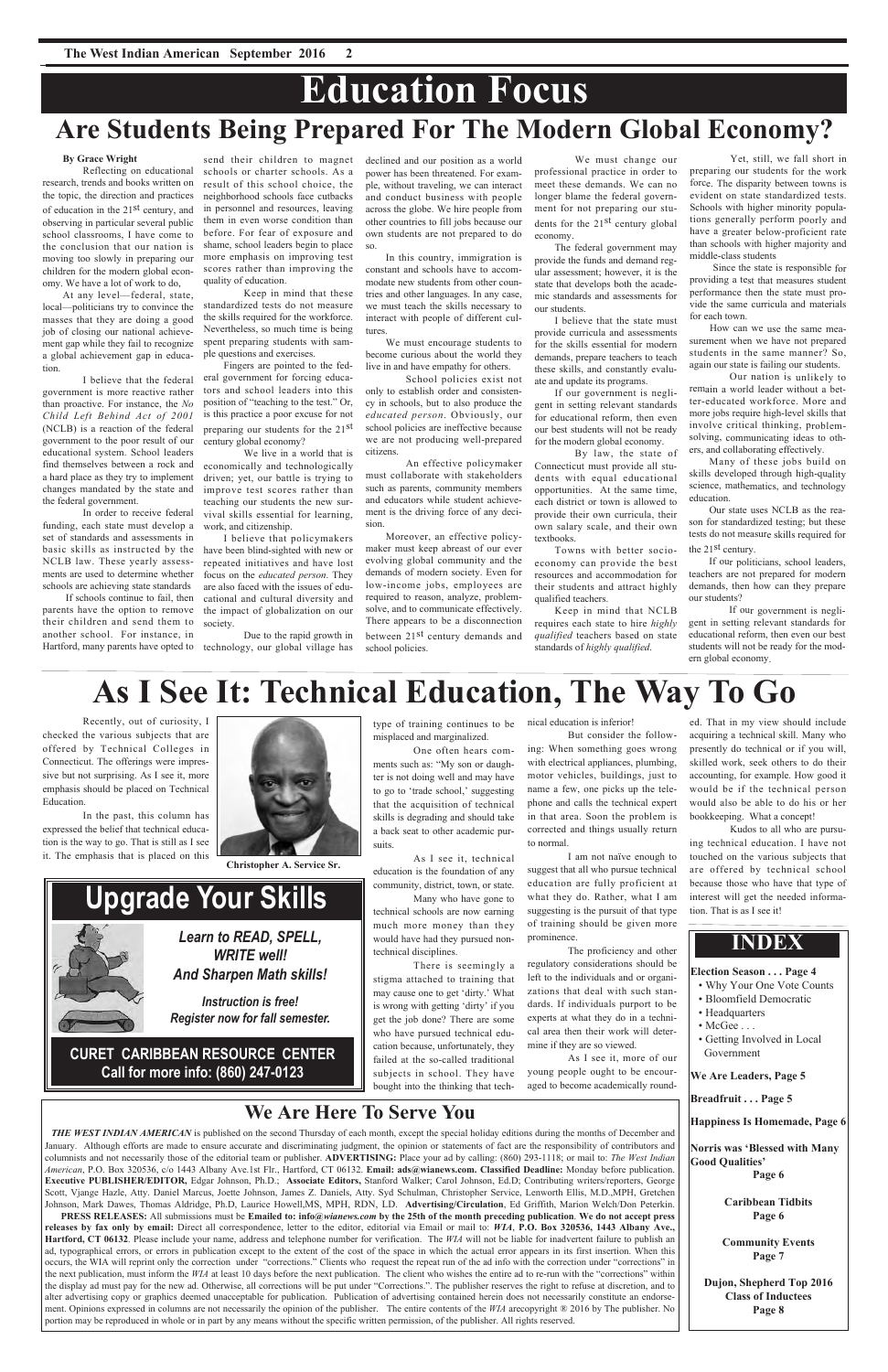#### **The West Indian American September 2016 3**

and filled out, but the investment in the physical education component of nation building, even though it seems inconsequential to some, is vindication of the teaching of Guts Smuts, the efforts of Herb McKenley, Arthur Wint, and those before.

The next phase must now certainly be about consolidating and entrenching the political tools commensurate with the efforts of the athletes to bring track and field performance to the world.



### **Capital Community College Reaccreditation Visit**

Capital Community College will undergo a comprehensive evaluation visit October 23-26, 2016, by a team representing the Commission on Institutions of Higher Education of the New England Association of Schools and Colleges.

The Commission on Institutions of Higher Education is one of seven accrediting commissions in the United States that provide institutional accreditation on a regional basis. Accreditation is voluntary and applies to the institution as a whole. The Commission, which is recognized by the U.S. Department of Education, accredits approximately 240 institutions in the six-state New England region.

Capital Community College has been accredited by the Commission since 1975, and was last reviewed in March 1, 2007. Its accreditation by the New England Association encompasses the entire institution.

For the past year and a half, Capital Community College has been engaged

prompted one broadcaster on NBC gleefully announced her country of birth (Jamaica) her early formative years prior to migration, so as to validate the comments made by the Jamaican athletes that they can pass and receive the baton in their sleep.

This is as a result of the formal teaching of the skill of passing the baton in the 4X100m relay, executing the blind-pass method.

At 54 years of independence there are a multitude of kinks and cracks to be straightened out

and senior world champs and the Olympics.

So, Jamaica, I salute you for the vision and the endurance to get to 54 years, a mature age. I salute you happily as the land of my birth, and I know others will, even if it is grudgingly, but they do.

You have shown that with technical preparation you can build your own national representative athletes at home, on home turf, and so be able to steer clear of anxiety when known mandatory analyses are imminent, now more than ever Jamaican athletes are not prone to these tests.

The socioeconomic conditions have had an impact on how much is to be done and when, and the ripple effect usually hits sports the hardest in any budget restructuring, but that sometimes seems to propel some athletes to do more, to work harder, to be more determined.

The quadrennial Olympics is just about over and the track athletes representing Jamaica have demonstrated continuously their proficiency in the events, especially the relay exchanges, which

They are now staple at most international track meets, and they do bring a flavor of excitement to each event they are seeded in, because they (the athletes) are now known to be very competitive and determined. This goes to competition in all sports.

The graduates of the sports college, now with a sciencebased approach to the subject, have taken the old "doctrine of dualism" gave it a makeover, and are now able to identify and prepare athletes earlier, starting in the physical education classes and enable them to perform with more technical precision.

This performance oozes up through sports days, which is a huge event on the calendar of all schools island wide, from kindergarten to collegiate, then on to regional champs and then to the illustrious boys and girls athletic championships which is the sorting out grounds for athletes wishing to position themselves to become part of the national invitees when selection time comes around.

The best then radiates to national representation at the junior

#### **By Leon Fraser**

The Jamaican identity was heightened at a time during the brilliance of the British Empire, but at a time when the luster was beginning to dim (a little) and the local individuals craved for their own, someone they could talk to about local events, and a desire to determine their own future

At the turn of the century—1890s to 1930s—awareness reached a new plateau as a result of innovative thoughts emanating from graduates of the institutions of higher learning.

Along with the new wider reach of electronic information, both printed and visual, and the new thoughts from the home country from African immigrants and from radical British-born blacks, these thoughts and visions could only culminate in the parting of ways, severance of political strings.

> Dr. Katrina Rogers, president of Fielding Graduate University further noted, "…this work significantly advances the commitment of the National Science Foundation to Broadening Participation, and expands critical efforts to ensure a diverse STEM workforce for the 21<sup>st</sup> century."

The 40s and 50s then became the threshold for Jamaica to begin the task of preparing to blaze a trail, to ignite a passion among the local population, mainly of African descent, to set the stage for the jump off into the unknown, whereas some of the Caribbean friends were not happy at the time because Jamaica decided that "Jamaica, yes; federation, no."

This precocious 18-yearold independent island decided to explore the other dimension of education—physical education. Now in a similar manner how adults and good friends and neighbors will admonish a child in the choices they make, unless it is a choice with a known, tried and trusted method and path, then that choice is unwise.

Thankfully, the administrators, the signees, and a level of common sense and vision prevailed, and the first college of physical education and sports in the Englishspeaking Caribbean was born, a gift from the people's republic of Cuba.

This institution of higher learning focusing on the science associated with the mechanics of physical education was new, and as you can imagine the comments were not very flattering and there were many. Of course, the seed was planted and it would only be a matter of time to wait and see if the fruits of this exploration in this dimension were worth it.

In the mid to late 80s and 90s a slight uptick was noted in the performance of track and field athletes at the annual boys and girls athletic championships, along with junior athletes at the preparatory and primary level.

This uptick was in the performance of athletes from the rural areas. Ironically, this was the similar demographics of the bulk of the pioneer graduates.

This innovative exploration for the 18-year-old emerging island nation encountered, surmounted, navigated, and surpassed the "millstones" of obstacles that any fledgling entity will have to encounter as the bedrock of that path, any chosen path, is laid out. Now 36 years later with a wealth of research and programs the college has built and graduated individuals that have taken track and field to the next level of performances.

Jamaica has consistently produced track and field athletes.

### **Development Of Physical Education In Jamaica**

## **New Higher Education Collaborations To Advance Stem Leadership**

**University of the**

**Virgin Islands:** Four diverse and prominent institutions of higher education have joined forces to conduct research on proven leadership approaches to broadening participation in STEM (Science, Technology, Engineering and Mathematics). With the generous support of a \$2.9 million grant from the National Science Foundation, the University of the Virgin Islands and its partners— Fielding Graduate University, North Carolina A&T State University, and the Association of American Colleges and Universities—have collaborated to launch the Center for Advancing STEM Leadership.

Over the next two years, the new center will study the historical and contemporary strategies used by leaders of Historically Black Colleges and Universities in producing disproportionately high levels of underrepresented minority STEM graduates. The research will test the hypothesis that the success of Historically Black Colleges and Universities' (HBCU) in broadening STEM participation has been due, in large measure, to an identifiable set of leadership styles and strategies that may be transferable to other institution types.



"This is one of the major achievements of UVI in one of the most critical areas for educational and economic growth, and is indicative of our potential to work with other institutions and organizations to create a national model for success," said Dr. David Hall, president of the University of the Virgin Islands.

The center will not only contribute to the knowledge base on leadership development for broadening participation in STEM, but also translate that evidence into institutional practices. "This is critically important to developing a new generation of higher education leaders, reflective of a collective commitment to equity as the foundation for inclusive excellence," said Lynn Pasquerella, president of the Association of American Colleges and Universities. "As an extension of the university's commitment to educate STEM leaders of the future, N.C. A&T is pleased to join this partnership," said Chancellor Harold L. Martin, Sr. "The National Science Foundation's generosity and partnerships like these are critical to advancing the ever-changing landscape of STEM research."

**Dr. David Hall President of the University of the Virgin Islands**

**U.S. Citizenship Class THURSDAY, SEPT. 29, OCT. 27, 2016 6 - 8 pm at CURET 1443 Albany Ave. Hartford, CT 860-247-0123**

in a process of self-study, addressing the Commission's Standards for Ac*creditation*. An evaluation team will visit the institution to gather evidence that the self-study is thorough and accurate. The team will recommend to the Commission a continuing status for the institution. Following a review process, the Commission itself will take the final action.

The public is invited to submit comments regarding the institution to: Public Comment on Capital Community College Commission on Institutions of Higher Education New England Association of Schools and Colleges 3 Burlington Woods Drive, Suite 100 Burlington, MA 01803-4514 E-mail: cihe@neasc.org Public Comments must address substantive matters related to the quality

of the institution. The Commission cannot settle disputes between individuals and institutions, whether those involve faculty, students, administrators, or members of other groups. Comments will not be treated as confidential and must include the name, address, and telephone number of the person providing the comments.

Public Comments must be received by October 26, 2016. The Commission cannot guarantee that comments received after that date will be considered.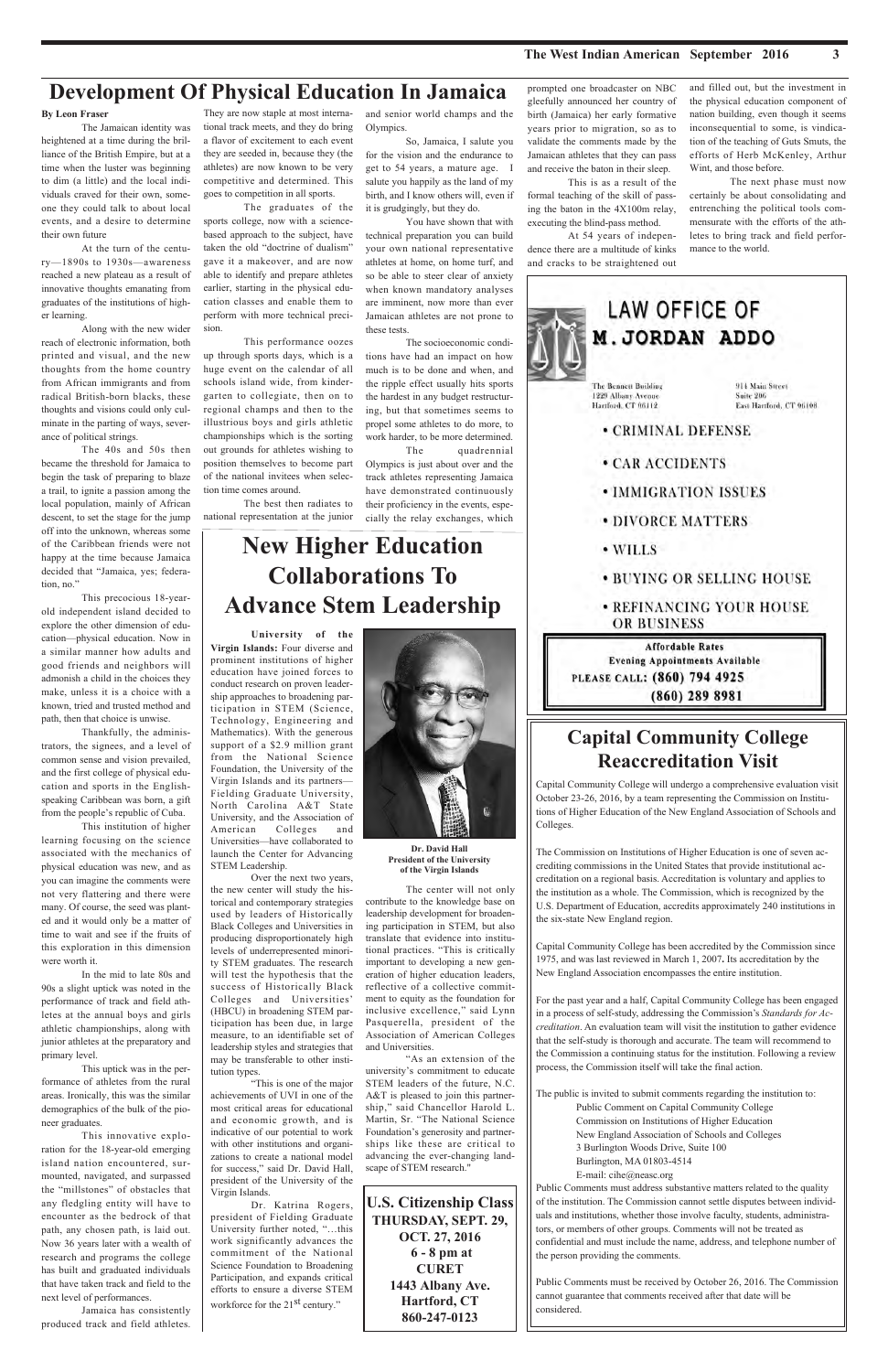# **Election Season Winding Down**

"Leadership," says John Naisbitt the author of *Mega Trends*, "involves finding a parade and getting in front of it."

In 1982, as this social change forecaster stared out into a long, hazy future, he said, "the two most important things to remember about world economics are that yesterday is over and that we must now adjust to living in a world of *interdependent* (my emphasis) communities. Some of us find those ideas hard to accept." From this perspective

came the term, "globalization." But it is the word "interdependent," that is particularly critical if we are to grasp the significance of Donald Trump's unbelievable rise in our national psyche.

President Obama inherited a financial meltdown when he first took office in 2009. In 2008, the world economy faced its most dangerous crisis since the Great Depression of the 1930s.

The contagion began in 2007 when sky-high home prices plummeted, spread quickly and eventually consumed all financial sectors.

The casualties included the entire investment banking industry, the biggest insurance company, the two enterprises chartered by the government to



facilitate mortgage lending—Fannie Mae and Freddie Mac and two of the largest commercial banks—J P Morgan Chase and Bank of America.

Before President Obama could move to rescue the country from this catastrophe, the Republican leadership committed themselves to making sure he was a one-term president.

They began a relentless and focused strategy of defeating everything and anything he proposed. They became angry at his solution to bring relief to the millions who were losing or had lost their homes. They raged against uni

versal healthcare. Leading the charge was a group of politicians who collectively became known as the Tea Party, the vanguard of the movement to make the president seem impotent. Additionally, they also committed to frustrating his leadership out of the crisis, plus the no bail out for the auto industry.

As members of the Republican Party moved to aggressively disrespect the holder of the highest office in the land, they found allies, intended or not, in a slice of our country occupied by those who chafed at the prospect of a black president in combination with a national social and demographic trend. They openly expressed their rejection of him as "their president." Their children were admiring and singing the songs of the hood.

The coalescing of these two sectors of our national society those opposed to the president and those who were alarmed at the demographic trend, buttressed their opposition by adding a reprehensible and inflammatory smear.

He was a Muslim. In combination these were the headwaters of the effort to delegitimize the president. They, however, needed a leader to add testosterone to their dogma.

As the 2011 election cycle began and the Republicans put forth their candidate, confident that they had set the stage for President Obama to be a one-term president, this group of malcontents found Mitt Romney too pliable.

The group desired someone who could speak for them, loudly and assertively. Donald Trump saw an opening and in 2011 noisily inserted himself into the effort to delegitimize Mr. Obama. He saw a parade with a theme and he stepped forward to lead it.

He did this by relentlessly screaming that Barack Obama was foreign born and that he should be impeached and driven from office. Proof of his nationality was demanded. The Republicans ate it up.

Their silence invited hostile, vitriolic talk radio to solidify this sector of malcontents and the purveyors basked in wonderment as their revenue streams gushed with bottom-line success.

As the elected Obama rejectionists pressed forward with their strategy to deny the success of any proposal from the White House in the president's second term and to discredit him, this brew anesthetized their reasoning as to why they were in Congress.

It mattered not one whit that they were delivering nothing to the malcontents by way of legislation on jobs, infrastructure, healthcare, and education and training. They dreamed that with Mitt Romney in the White House this would all be tended to their way.

> Online registration is now open. More information can also be found

But as they stoked the fires of rejection and got nothing done, the frustration grew even greater as this sector woke up as the president's second term moved towards conclusion. They opined that our open borders permitted people to come and take their jobs, take their education, take the services paid for with their tax money while not speaking English. Isolated cases of crime stiffened their discontent.

They were losing ground and they knew not how to stem the tide. They yearned for a time that had long since passed them by. They wanted to see again a time when it was, "just us; just me and mine."

All of this together provided Trump with the opportunity he sought: Sweetened publicity and greater visibility buttressed his delusions that he had the experience ("I alone") to solve this nation's and the world's problems. After all, he had over 50 years leveraged one million dollars into ten billion dollars.

So when he saw what he perceived as the national Republican Party's impotence, he dug into his show business creds. He was immediately welcomed to the front of the parade and now those who have invested in his candidacy cannot and will not abandon him as he takes them closer to the cliff.

Losing is not in Donald Trump's vocabulary. Many believe that as the prospect of losing looms large he will withdraw. Perhaps.

## **It's Not Theatre, It's Very Serious**

### **McGee Announces Forum: Getting Involved In Local Government**

**BLOOMFIELD, CT**: David Baram chairman of the Bloomfield Democratic Town Committee announced that the Democratic Headquarters opened on Monday September 19, 2016. It is located in the Ocean Job Lot Mall next to Concetta's Restaurant.

The Headquarters will be open Monday through Thursday, from 7:00 to 9:00 pm, through Election Day on

### **Bloomfield Announces Democratic Town Committee Headquarters**

#### November 8.

Anybody who would like to work for the Democratic ticket can join us. We will be calling all registered Democrats and Unaffiliated voters, and speaking at different facilities and organizations.

According the David Baram, "In just seven weeks we will be working to have a big Bloomfield vote for our ticket which includes State Senators Eric Coleman and Beth Bye, State Rep. David Baram,

Registrar Anne Wall, Congressman John Larson, U.S. Senator Richard Blumenthal, and Presidential candidate Hillary Clinton!

Bloomfield can help create a Democratic victory for Connecticut and I urge all interested voters to come to Headquarters. This will be an historic presidential election that we cannot take for granted. We need your participation."

For more information call Headquarters at 860-243-3041.

#### **HARTFORD, CT**: State Representative Brandon McGee has announced that registration is open for The Forum 2016, a one-day conference for Connecticut residents who want to

learn how to get involved in their local and state government.

The Forum 2016 aims to help participants increase their civic engagement and learn how to make their voices heard on local and state-level issues.

The Forum 2016 will be held on Saturday, October 8, from 9 am to 1 pm at Trinity College in Hartford. Speakers will include leaders of non-profit organizations and community groups. Participants will gain a better

understanding of Connecticut's legislative process and how to work towards positive change in their communities.

"Everyone has issues that they care about, whether it's at the

an impact."

state-wide level or something specific to their community, but not everybody understands how to make a difference," Rep. McGee said. "The goal is to give people who want to be more politically engaged a roadmap for where they can start.

We're going to cover everything from how to contact your legislators about an issue to how to effectively advocate for policy changes. Individuals hold a lot of power at the local level. You don't need to be a policy expert to make

The event is free, nonpartisan, and suitable for people of any age or background looking to be more involved in the political process. High school and college students are wel-

come.

There will be sessions on the Connecticut legislative process, community organizing, how to effectively communicate with legislators, and how to organize around specific policy issues.

www.housedems.ct.gov/McGee; click on The Forum 2016 on the right-hand side. For questions, please email Brandon.McGee@cga.ct.gov.

## **Why Your One Vote Counts**

up deadlines to register and still vote on Election Day.

These voting laws are a way to restrict voters likely to vote a certain way. And in some cases, harass certain voters so they become discourage and do not bother to go to the polls and vote.

In spite of the cynical, gloomy, and turbulence of the 2016 political campaign season, it is still the responsibility of citizens to exercise their voting right and responsibility, and let their voices heard.

Look at it this way: The ability to vote helps shape the political and economic landscapes of the country.

When you do not vote, remain voiceless and powerless. Also, you are ceding even more power to certain forces that may not share your viewpoint, and you may not like the outcome.

Your vote is your voice, especially in having a representative government. Voting is not just about supporting candidates, referendums, or amendments; it is about believing that people are a driving and important facet in the success of the country.

When you vote, you are conveying to lawmakers and elected officials how you feel about significant issues. Among the issues are: immigration; social security; education; healthcare policy; government and regulation; social and human ideas and services; stances on military issues, abortion, the death penalty, taxes, gun control, climate control, public safety, among others.

Voting gives you credibility. In other words, when you voice concerns to lawmakers or elected officials, our collective concerns become a priority for them.

#### **By Joette Johnson**

This year the presidential campaigns have been quite stormy between the Democratic candidate Hillary Clinton and Republican candidate Donald Trump.

Questions are raised whether voters will be motivated to vote on Tuesday, November 8 for their favored candidate or against the candidate they dislike the most.

And voter turnout will likely impact key Senate and House races. Voter turnout can have a chilling effect if it is low. That's why your one vote counts. There are some legisla-

tors actively trying to deny citi-

zens the right to vote.

This movement's purpose is to curtail voting rights by adding barriers. In particular this became more pronounced after the 2010 election when state lawmakers started launching hundreds of harsh restrictions to make it more difficult to cast a ballot. Fourteen states (Alabama, Arizona, Indiana, Kansas, Mississippi, Nebraska, New Hampshire, Ohio, Rhode Island, South Carolina, Tennessee, Texas, Virginia, and Wisconsin) have new voting restrictions in place for the first time in a presidential election.

Some restrictions include, closing polling places in certain communities, refusing to mail out absentee ballots, removing voters from the registration rolls, eliminating same-day registrations, reducing the number of days voters can cast ballots in person before Election Day, moving

Moreover, it is imperative to understand the composition of America's electorate, both historically and presently; be aware of what is happening locally as well as nationally; the various issues and viewpoints of the political parties; the history of voting rights in this country; the many struggles; and the list goes on.

Voting matters and you

need to express yourself by your vote. Encourage your friends and family members; take them along with you. Have a say about your future and theirs! Vote, rain or shine, or cold weather!

Be sure to carry out your civic duty and vote.

For information about registering to vote, where and how to

vote, voter registration deadlines; absentee voting and applications; Election Day registration, and other important voting information, visit the Secretary of the State's website http://www.ct.gov/sots/site/default.a sp, call the CT Election Day Hotline at 1-866-733-2463, or email elections@ct.gov.

**Jim Daniels**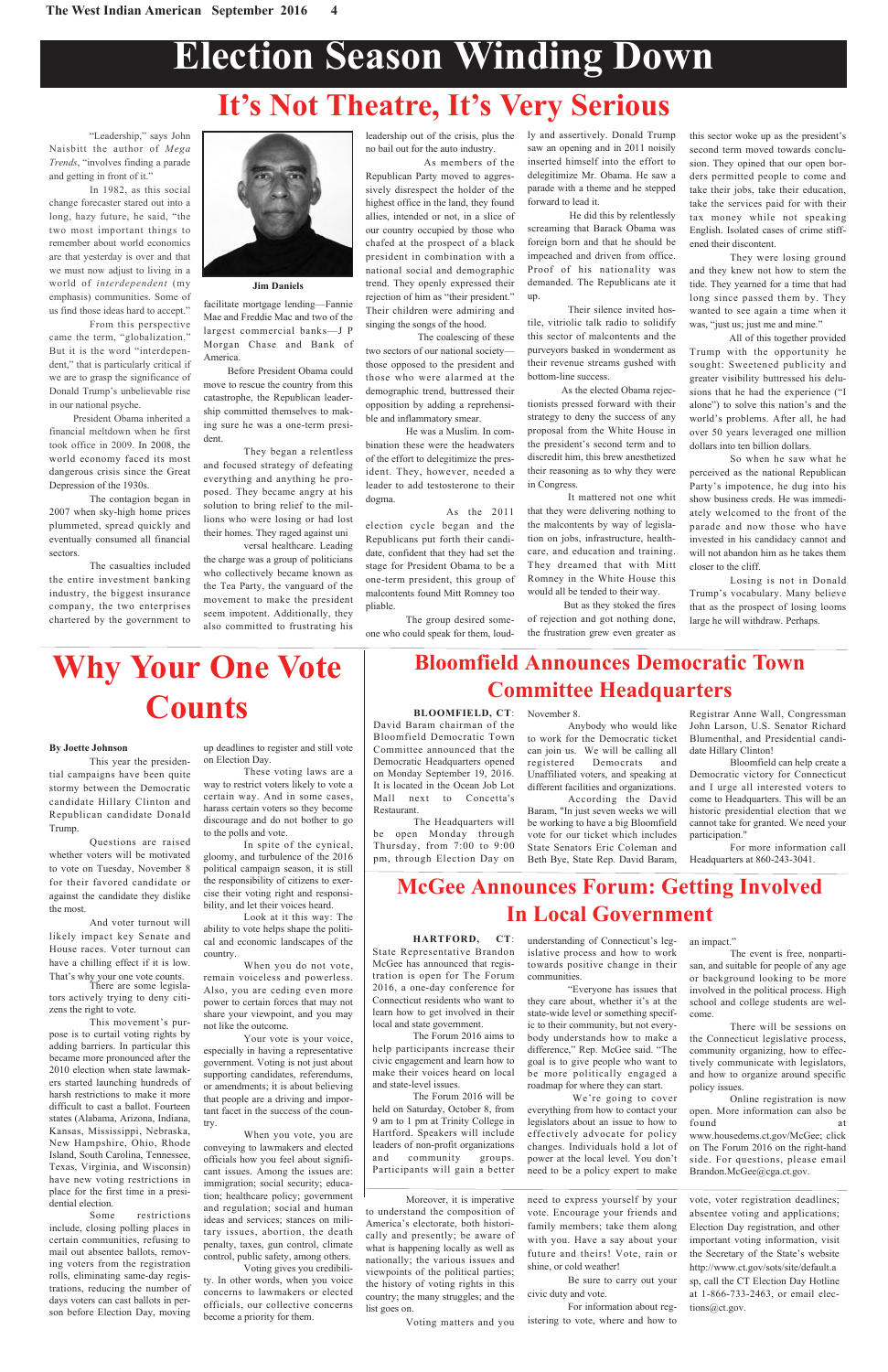## **Breadfruit, Loved By Jamaicans**



**By Stan Walker**

The breadfruit which historians believe was brought to Jamaica from Tahiti in 1793 by Captain William Bligh of "Mutiny on the Bounty" fame, although not popular with Jamaicans initially–they fed it to their hogs for years–now represents a wellloved dish in the island and is suitable for many meals.

While the easily grown trees, with their distinctive large, cut leaves, flourished in Jamaica, it took more than 40 years for the breadfruit to become popular to the local palate. The taste is sometimes described as a cross between a potato and a plantain.

Now, almost every household has at least one tree in its backyard and breadfruit or *breshay,* as it is called by many, is a staple in Jamaicans' diet, eaten at breakfast, lunch, dinner, and even as a snack.

It is baked, fried, boiled, jerked, roasted and juiced. Chips, porridge, dumplings, salads, fritters, cakes, muffins, and puddings are also made from this almost year-round fruit all the while being mostly oblivious to the story behind its introduction to the island.

Bligh, the captain of the unfortunate *HMS Bounty,* it is said, brought the breadfruit to Jamaica precisely because it was considered an inexpensive and nutritious way to feed the large number of slaves who worked the island's numerous sugar plantations.

An experienced navigator, Bligh, who had lived near Lucea, Hanover, in the island, from 1784-87, had sailed ships of sugar and rum from the island to England while he was in his unclein-law's employ.

His ill-fated expedition to the South Pacific to bring back breadfruit and other plants ended in the now infamous mutiny in which Bligh not only lost his ship, but also the specimens he had collected.

He and 18 of his trusted crew were given a small boat, which Bligh piloted 3,618 miles to Timor, aided only by a quadrant

**Installation of officers of Jamaica Ex-Police Association**

decision that is made by the leadership, it means giving your input with respect to the goals of the organization, but respecting the decisions of leadership once they are made, and working alongside with other members to achieve the goals of the organization.

My experience with this organization tells me that the membership has been very hardworking and has contributed talents to the organization. But we have a new president, and he may have great plans for the future and may ask that you dig a little deeper and that you give a little more in support of the community.

"I hope that the membership will be supportive of the leadership and that the organization will continue to have a positive impact on the community," he concluded.

In closing, he again congratulated the new president and told him that 'average leaders know how to do; good leaders know what to do; and great leaders know why.'"

#### **By Stan Walker**

Following his swearing in, the new head of the Jamaica Ex-Police Association, Neville Thompson, in his acceptance speech said that he was humbled to be elected as the 10<sup>th</sup> president of the organization and thanked the past officers for their hard work and dedication. With the help of the officers and the community we plan to work in partnership, we can achieve our goals, he added.

Pointing to some of their accomplishments such as the organization's assistance to a school it adopted in Jamaica and visits to a convalescent home. Thompson said that the organization is serv-

ing locally and internationally.

He spoke about his intention to get members of the organization to become more involved in the community, taking steps in the schools, which he said may be small but realistic.

In congratulating Thompson for being elected to the position, Dr. Lenworth Ellis, the main speaker at the organization's 25<sup>th</sup> Installation of Officers function, held at their Homestead Avenue headquarters on Sunday, August 28, said that he knows that Thompson is totally committed and will lead the organization with distinction.

Speaking on some of the aspects of what he believes one needs to become a great leader, Dr. Ellis said that when we think of great leaders, the usual names like Nelson Mandela, Martin Luther King Jr., Mahatma Gandhi, Winston Churchill, and John F. Kennedy come to mind. However, after issuing a disclaimer that he is not an expert on the topic, Ellis said the fact is that we are all leaders in some aspects of our lives—parents, grandparents, aunts, and uncles. Some of us also hold positions of responsibility at work.

"For me a number of characteristics distinguish a great leader," Ellis said. "To begin with, a great leader must have a vision, knows what he/she wants to accomplish and where he/she wants to go.

Once the vision is clearly defined, the next step is to know how to get there. The leader must not only have a vision; but also be able to develop a plan to realize that vision.

Furthermore, the leader must be able to inspire the members of the organization to share the vision and

motivate members of the organization to work collectively towards the goals of the organization.

"The leader must also possess unlimited quantities of energy and passion and an unyielding commitment to the goals of the organization in order to overcome the many inevitable obstacles that often present themselves.

With all these capabilities and talents," Ellis said, the leader must also have the self-awareness to recognize that he or she is human, and therefore fallible.

The leader must have the humility to recognize when a plan is not working as expected and that a course of correction may be needed. He/she must be able to acknowledge his mistakes and change direction if necessary."

Taking a shot at the membership, Ellis said that the members' task is to be supportive of the leaders. Being supportive does not mean that you should agree to every single

**We Are Leaders**

### **Jamaica Progressive League Celebrates 80th Anniversary**

Members and supporters of the Jamaica Progressive League, one of the most resilient Jamaican organizations in the United States, were recognized by Jamaican Ambassador Curtis A. Ward, for carrying the organization over the years, pursuing the ambitious goals that it had set for itself, while not losing focus of its original mission.

Ambassador Ward was the keynote speaker at the League's 80th Anniversary celebration held at the La Guardia Plaza Hotel, New York, August 27, 2016.

Ward expressed his gratitude to those who have contributed their time and resources to the organization and the Jamaican community in which they have served and represented over the years.

He also extended his congratulations to the honorees at the function, who he said through their own lives and experiences have earned the recognition of their communities for their unselfish services.

"The time of the founding of the League," he said, "was a period in our collective history as a people when men of vision and action, in the footsteps of our national hero Marcus Mosiah Garvey seized upon the imperative that we the people of Jamaica should be unyoked from colonialism and imperialism.

This was a period when independence for colonized people around the world was not fashionable and to most seemed undesirable and unachievable.

"Jamaican national heroes Sam Sharpe, Paul Bogle, and George William Gordon had paved the way and suffered the ultimate fate and sacrifice with their lives," he said. "They dared to challenge the colonial power in the face of grave danger, and were met with an inhumanely and cowardly response, and put to death by hanging as a reward for their bravery.

"That brings us to 80 years ago, when W. Adolphe Roberts, Wilfred A. Domingo, and the Rev. Ethelred Brown came together with others to found the League, joining hands with their Jamaican compatriots at home to pry the boots of the British Crown from the necks of the Jamaican people," he said.

"While these men of vision and action helped free us from the shackles of colonialism, our country still remains shackled by many challenges. Our country faces economic, social, and political challenges.

And our resources and expertise are under constant stress from international criminal networks and security challenges from external sources over which we have little control.

"As members of the Jamaican Diaspora, in the spirit of Roberts, Domingo, and Brown, we often offer our expertise and our resources to help our Jamaican homeland overcome some of the intractable challenges facing the country," he stated.

"Unfortunately, no Jamaican government has yet established a meaningful partnership with members of the Diaspora in order to maximize the benefits that could accrue to Jamaica from such partnership," he pointed out, saying that

at the same time we do not have a Diaspora mechanism that is geared towards marshalling the resources of the Jamaican disapora as partners in the development of our Jamaican homeland.

Over the years, many of us have offered our services and made ourselves available, but only on very few occasions have we been met by positive responses from respective Jamaican governments.

Despite the barriers real and imagined, we cannot give up hope that one day a true partnership shall exist between the Jamaican government and the members of the Diaspora so that our Jamaican homeland may benefit beyond the over two billion U.S. dollars in annual remittance or beyond the charitable services and contributions that are provided by the Jamaican disapora and individuals.



Before closing his remarks, Ward reached out to the Diaspora to join hands and amplify the efforts to convince President Barack Obama to grant Garvey a pardon to exonerate our national hero of the trumped up charges on which he was convicted and deported from the US.

"We have very little time before President Obama leaves office. The time is now for our concerted action," he asserted.

Ward also called on the Diaspora to make wise decisions on whom they will support at the ballot in November to lead this country. "Our countries in the Caribbean are small and vulnerable to the effects of globalization, climate change, and transnational networks, he stated, pointing out that the decisions of the United States of America affects us positively or negatively.

and pocket watch, and his memory of charts he had seen. On his return to England, he was promoted to captain and in 1791, returned to Tahiti on the *Providence* for more fruit.

It was from this shipment that Bligh delivered specimens to the island of St. Vincent and Jamaica's Bath Botanical Gardens in St. Thomas, and Bluefields in Westmoreland.

Today, hundreds of varieties of breadfruit can be found in nearly 90 countries from the Pacific Islands, Southeast Asia, the Caribbean, and Central America. Left untouched, a tree can grow to about 85 feet, and yields between 150-200 fruits each year. One hundred grams of the fruit has 27 grams of carbohydrates, 70 grams of water, as well as vitamins, potassium, calcium, magnesium, and other minerals.

According to an elderly Jamaican with whom I spoke, he said that if he were given a choice, he would take breadfruit over rice every time. "A few slices of the young breadfruit give soups 'body.' The 'fit' breadfruit, when boiled is soft enough to be mashed like potato and eaten with butter. The ripe or slightly ripe—a *yellow heart* breadfruit, is mandatory for roasting," he said. One of his favorite breadfruit recipes is baked breadfruit stuffed with ackee and saltfish.

For the unlucky few who don't have a tree in their backyards, breadfruit can usually be found in local markets in the island.

### **U.S. Citizenship Class THURSDAY, SEPT. 29, OCT. 27, 2016 6 - 8 pm at**

**CURET 1443 Albany Ave. Hartford, CT Info: 860-247-0123**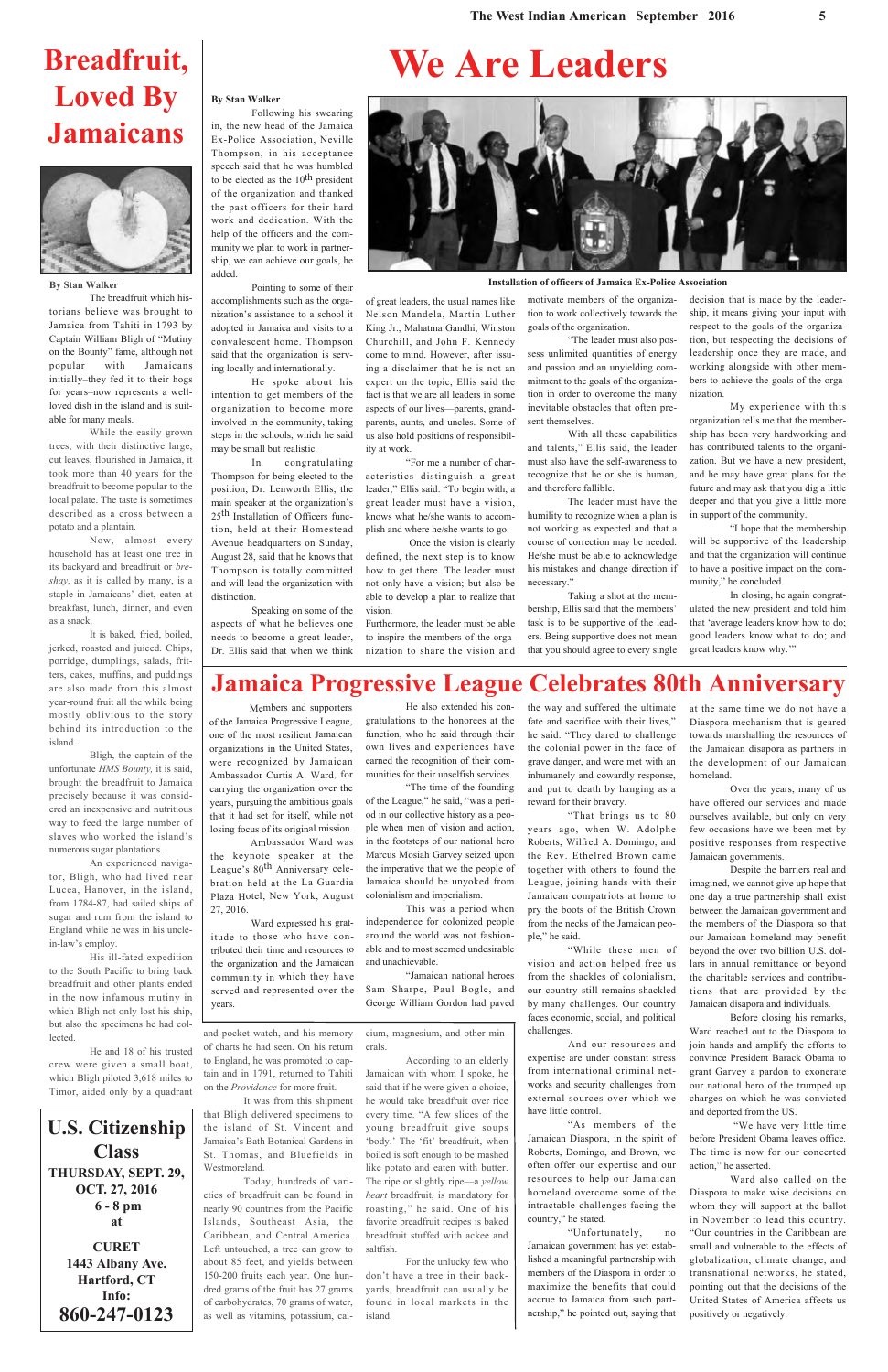**We have moved. Our new address is: 37 Jerome Avenue, Bloomfield, CT 06002 Our New Phone #: 860-206-8198 Dr. Sean Robotham**

| -PERSONAL INJURY | -SHOULDER TRAUMA                      |
|------------------|---------------------------------------|
| -WORKER'S COMP.  | -CARPAL TUNNEL PAIN                   |
| -AUTO ACCIDENTS  | -KNEE PAIN                            |
|                  | PROFESSIONALLY HANDLE SPORTS INJURIES |

## **Ministries of**

Sabbath School: 10:00 AM **Worship Service 11:30 AM**

> The Universal Life Children's Church of Jesus, Minister (Pastor) Jewel Miller of Avon, CT, states, "Prayers should be returned into our public schools in America.

The Rev. Emmanuel Ihemedu, while delivering the homily at the funeral service of the late Norris Alvin Taylor, Sr., which was held at the St. Justin Roman Catholic Church, Hartford, on Saturday, September 3, 2016, declared that Norris was one who was blessed with many good qualities

### **SATURDAY MORNING**

Come, Worship with Us at the Chapel

CURET Caribbean Resource Center 1443 Albany Avenue, Hartford, CT

**For info: Tel. 860-985-5172**

## **HARTFORD ALL NATIONS SDA CHURCH**

**BLOOMFIELD** CHIROPRACTIC CENTER



# **Happiness Is Homemade**

#### **By Stan Walker**

"He was a good man, one who lived a life of service, sharing and caring. Norris helped to make a difference to many others's life," he told the packed church. "Everything he had and shared was a gift from God. What he did for many during his lifetime is immortal."

Norris, who is well known in the Greater Hartford community, passed away peacefully on Sunday, August 21, surrounded by his family



**Norris Alvin Taylor Sr.**

in Bloomfield. He was 85 years old.

Known as a very jovial and friendly individual, who was not afraid to show off his talents as an

entertainer wherever or whenever he was called on to do so, Norris who was born in Kingston, Jamaica, developed his love for singing and entertaining while attending Alpha Boys School there.

While in Jamaica, he performed with the then popular Bim & Bam Theater Group throughout the island.

He migrated to the United States in 1968. After his arrival he began to sing and entertain with the Hummingbirds entertainment group and on occasions often performed at weddings, funerals, harvest services, and in competitions in the Hartford area.

Three times he was named "Mr. Hartford" at the "Lift Every Voice and Sing" competition in Bushnell Park. A parishioner at St. Justin Church in Hartford, he shared his gift for music singing in the church choir and at other services and events in the life of the church.

Proud of his West Indian heritage, he was a longtime member of the West Indian Social Club.

In his spare time he enjoyed playing dominoes and fishing and will be especially remembered as a family man who loved to be around his late wife, children and grandchildren.

He is survived by two sons, Deacon Norris Taylor Jr., Robert Taylor Sr.; four daughters, Verona Brown, Kathleen Taylor-Brooks, Joan Tulloch and Dawn Taylor-Swain; five brothers, Ransford Taylor, Harold Taylor, Mel Taylor, Lancelot Taylor, Charles Taylor Sr., and Paul Taylor; a sister, Celestine Johnson;14 grandchildren; seven great-grandchildren and a host of extended family members and friends.

## **Norris Was 'Blessed With Many Good Qualities'**



**Thomas Aldridge, Ph.D**

In today's world, people are running all over in the pursuit of happiness, and never seem to be able to find it. This happiness they seek can never be found until they recognize that it is already inside them, a homemade entity.

But, what is happiness? It is defined as a mental or emotional state of wellbeing brought about by positive or pleasant emotions on a continuum from contentment to ultimate joy.

Hence, happiness is intrinsic. It is a product of our own minds and the causes are internal, although we often credit this feeling to something outside of ourselves. Other people or material things can contribute to our feeling of happiness; however, no one else can make us happy.

Not everyone feels or celebrates happiness for the same reason. We are all different with varying experiences. Thus, happiness is revealed as a product of our value systems, over which we all have some degree of control. Hence, our inner feelings and thoughts are the bases of our own happiness or lack thereof.

Even if things do not appear to be going as perfectly as we planned them, it is still possible for us to experience true happiness. It is the acceptance of where we are and the inner feelings of selfworth, which actually helps us to interpret our lives as we should. Therefore, we are the ultimate authors of our own happiness, and we can choose to be happy or to be unhappy regardless of the circumstances.

Since your happiness lies within your control, giving up that control to society or to another person would be counterproductive and fool-hardy. Some people allow institutions to control and limit their successes and thus minimize their level of happiness.

Many people set themselves up by relying solely on extrinsic criteria as a means to secure their happiness. Someone might say, "I will be happy when I get a bigger house"; "I will be happy when I lose some weight"; or "I cannot be happy until I am successful."

The truth is, one might get all those desires and still not be happy. I have seen many people who live in small houses, or who are not as skinny as they would like to be who are happy and are taking their lives one day at a time, and not stressing over what they should or

#### could be or do.

It is great to have goals, but we should not preach doom to ourselves if our goals are not met according to plan. Your happiness is in the here and now, and you should strive to grasp it today.

So happiness is not found in wealth or the abundance of your material life. If happiness could be bought, only a few wealthy people would be able to afford it because of the price. Then they would probably be unhappy complaining and wondering why it costs so much.

Many famous people have ended their lives prematurely because of the emptiness they feel, regardless of how much material wealth they possessed. They were

still not happy. Even the great King Solomon in all his glory had all that he needed and more, but in the end he saw everything as vanity.

In the Bible, St. Luke 12:15 confirms that a man's life does not consist of the abundance of the things that he possesses. I concur and believe that true happiness does not come from much to live on, but much to live for.

Happiness is homemade, and something to live for; hence, a happy person would be one who has a goal in life. A happy person is one who puts his or her efforts wholeheartedly into an undertaking, and works for a self-motivating cause.

On the other hand, the person who hopelessly drifts along without any real sense of direction will never find true happiness. This person is without purpose; one who does not think of anything beyond him/herself, self-gratification and is filled with self-pity, when disappointments arise.

Many others are unhappy because they have lost sight of the beauty of the world around them. They dream of happiness for the future, but disregard the opportunities of today.

Remember that the world owes us nothing but the opportunity to be all we can be. So the choice is our. We can search within ourselves for the answers we seek, or have someone else provide them for us.

Helen Keller puts it best when she said:

*"Happiness cannot come from without.*

*It must come from within.*

*It is not what we see and touch or that which others do for us which makes us happy;*

*it is that which we think and feel and do,*

*first for the other fellow and then for ourselves."*

In other words, when we have control of your own happiness, we are able to enjoy and celebrate our successes, and contribute to someone else's happiness.

So be happy, it is a Godgiven right.

## **Caribbean Tidbits**

#### **Distribution, sale of ganja still illegal in Jamaica**

The Cannabis Licensing Authority (CLA) is warning that the distribution, sale and purchase of cannabis, cannabis-infused and cannabisderived products are still illegal in Jamaica. The warning by the CLA comes amid what is described as a "proliferation of cannabis, cannabisinfused and cannabis-derived products, of both local and overseas origin, being made available and/or sold throughout Jamaica. The CLA wishes to make clear that to date, no licenses, permits, approvals, or the like have been granted by the CLA to any individual, company or cooperative," the agency said in a release issued recently.

\* \* \*

#### **Jamaican Appointed Board Member of Canada-Based Criminal Law Association**

Senior assistant director of legal reform, Legal Reform Department, Ministry of Justice, Luciana Jackson, has been appointed a board member of the International Society for the Reform of Criminal Law (ISRCL). The appointment was made during the 29th Annual International Conference of ISRCL held in Halifax, Nova Scotia, Canada, where Jackson represented the Ministry of Justice and made her second presentation to the conference. "I am happy and very honored to serve as a board member of this prestigious society," said Jackson, an attorney-at-law for 12 years. **\* \* \***

**Guyana attending global workshop in the U.S. on oil spill**

#### **response**

A five-member team from Guyana attended the first Global Workshop on Oil Spill Response Planning in New Orleans, Louisiana, U.S.A. The team comprised persons from the Ministry of Natural Resources, the Guyana Geology and Mines

*Continued on Page 7*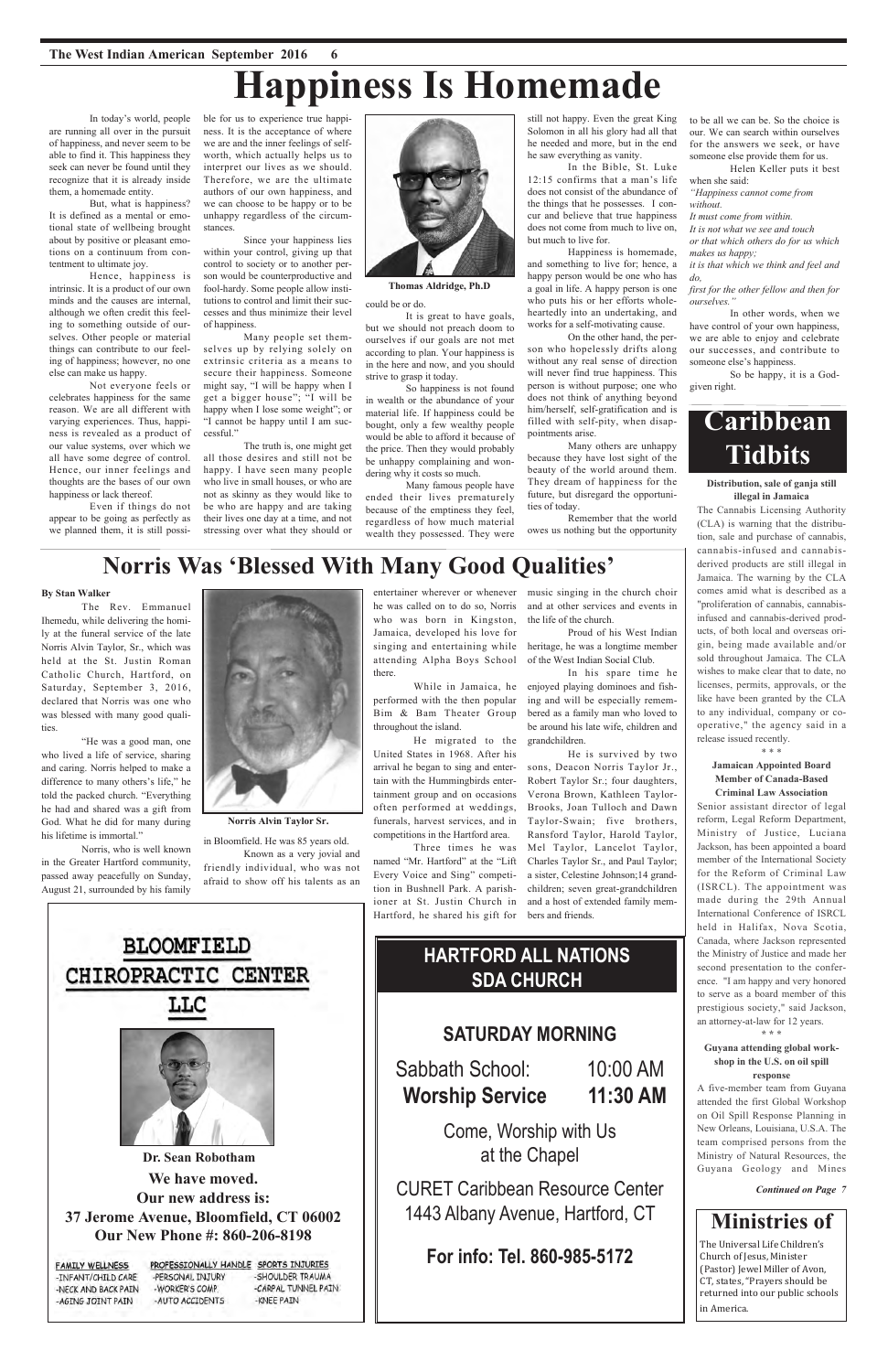## **CARIBBEAN RESOURCE CENT**

**CENTER FOR URBAN RESEARCH, EDUCATION & TRAIN** WEST INDIAN AMERICAN (CW

## **Connecticut Podiatry Associates** *Dr. Todd A. Bell, DPM*

Offering comprehensive treatment for all foot conditions.

Specialize in diabetic foot care

Medicare and Medicaid insurances accepted

**57 Jolley Drive, Bloomfield, CT 06002 860-286-9161**

**Saturday appointments available**

**Spanish • American • West Indian Foods**

**1062 Albany Avenue • Hartford, CT 860-247-3172**

show of various scout skills. See firsthand and learn how to tie knots, render First Aid, read a map & compass, and many other displays of scout craft!

Admission is free, refreshments will be offered, and

there will be door prizes. The location for this event is the parking lot of the West Indian Social Club, 3340 Main St.

Many local Hartford community groups and dignitaries will be on hand in a show of support for Scouting in Hartford! The local Hartford scouts are looking forward to seeing you there!

*[Jerry Hancock is an assistant scoutmaster in CURET Troop 1443, Albany Avenue. For more information on how a youth or adult can join or support your local scouts. Please contact Scoutmaster Dean Rhoden at 860- 462-5656.].*

HARTFORD, CT: donated to *Barbados Vagrants & Homeless Society* (BVHS).

Composite Lodge No. 22 of Bloomfield, Inc., Prince Hall Masons and Union Baptist Church of Hartford are proud to present the Norfolk State University Concert Choir on Friday, October  $21<sup>st</sup>$ , 7:00 p.m. at Bethel A.M.E. Church, 1154 Blue Hills Avenue, Bloomfield, CT. The evening will also feature an art exhibit by renowned artist Andre Rochester.

## **Norfolk State University Concert Choir To Perform Community Events**

Tickets (\$20) will be available at Bethel A.M.E. Church and Union Baptist Church, 1921

Main Street, Hartford, CT from 5 to 7 pm through October 18, or you may go to www.Eventbrite.com and search for Norfolk State University Concert Choir.

Concert proceeds will underwrite both the Community Higher Education Fund and The Willie B. McLendon Scholarship Fund.

For additional information, please call (860) 372-8685 or email hartfordnsuconcert@gmail.com.

## **Barbados To Celebrate 50th Anniversary Of Independence**

You may contact any member of the planning committee to obtain tickets. Committee Members are: Pat Clarke (860) 983‐2335, Gail Ellis (860) 796‐7503, Margo Eugene (860) 377‐5370, Brenda Ifill (860) 883‐6640, Diba Lowen (860) 503‐0551, Juliet Relph (860) 680‐3433, and Marlo Smith (860) 840‐9048.

On Sunday, November 13, 2016, a commemoration service in recognition of Barbados' 50<sup>th</sup> year of independence will be held at St. Stephen's Episcopal Church, 590 Bloomfield Avenue, Bloomfield, CT. The service will begin at 4:00 pm. The Consul General of Barbados, the Honorable Dr. Donna Hunte-Cox will be attending and will be the guest speaker.

Barbadians in Connecticut will celebrate Barbados' 50th Independence Celebration on Saturday, November 12, 2016 from 6:30 p.m. to 1:00 am. at the Bond Ballroom, 338 Asylum Street, Hartford, Connecticut. An evening of elegance and fun is being planned.

The festivities for this event will include highlights of Barbados before and after independence. There will be cultural dance performances and musical presentations.

Because this is a milestone in the history of Barbados, organizers are striving to reach Barbadians across many states to share in this auspicious event.

The cost for this event is \$70.00. The cost includes dinner, entertainment and parking. All proceeds from this event will be

> ested audience. Interviews will not be limited to Jamaicans in the Diaspora, but will also include notables from





FRESH FISH . GROCERIES AND MORE

Coming soon to digital

network television (ECSTV) the Jamaica Diaspora Show. The show will feature coverage of Diaspora events, news and activities, including interviews with outstanding Jamaicans in the Diaspora in sports, business, arts, entertainment, politics, health, education, immigrations, trade and

investment.



The lineup will also

include featured stories from the US, UK, Canada, Jamaica, and

Bermuda.

Wherever Jamaicans are in the world, the Jamaica Diaspora Show will be there to provide important information to an inter-

**Jamaica Diaspora Show**

**1443 Albany Ave., Hartford For info, (860)-247-0123**



#### *Continued from Page 1*

## **Caribbean Tidbits**

Baptiste said a DRP government would repeal the law and revise and pass proper cybercrime legislation, following internationally accepted best practice standards.

**\* \* \***

#### **Jamaican math teachers leaving for jobs overseas**

The Jamaican education ministry has confirmed that a number of teachers in the critical subject area of mathematics are taking up jobs overseas and will not be returning to the secondary school system in the upcoming academic year. However, the ministry said it is uncertain at this point exactly how many teachers are quitting. Speaking at a press conference at the ministry's head office at Heroes Circle Thursday, August 18, portfolio minister Senator Ruel Reid disclosed that out of an overall total of 1,784 high school math teachers, only 207 are fully qualified to teach up to Grade 11. Last year, 111 of those left, leaving 96 fully qualified math teachers in the system.

Select Committee of Parliament that reviewed the controversial Cybercrime Act is calling for a repeal of the legislation. Anesia Baptiste, the leader of the small Democratic Republican Party (DRP), said that the bill which has come under criticism from regional and international freedom of expression advocates and media organizations, is calling on the Ralph Gonsalves government "to go back to the drawing board" to develop proper cybercrime law that "does not damage fundamental freedoms and at the same time create loopholes for cybercriminals to escape".

Commission, the Environmental Protection Agency, and the Ministry of Public Infrastructure's Maritime Administration Department (MARAD), a press release from the Natural Resources Ministry said. The workshop which builds on conversations from the October 2015 International Regulators Forum in Washington, D.C., was hosted by the Energy Governance and Capacity Initiative (EGCI).

\* \* \*

**Opposition calls for repeal of cybercrime bill** A member of St. Vincent's Special

#### *Continued from Page 6*